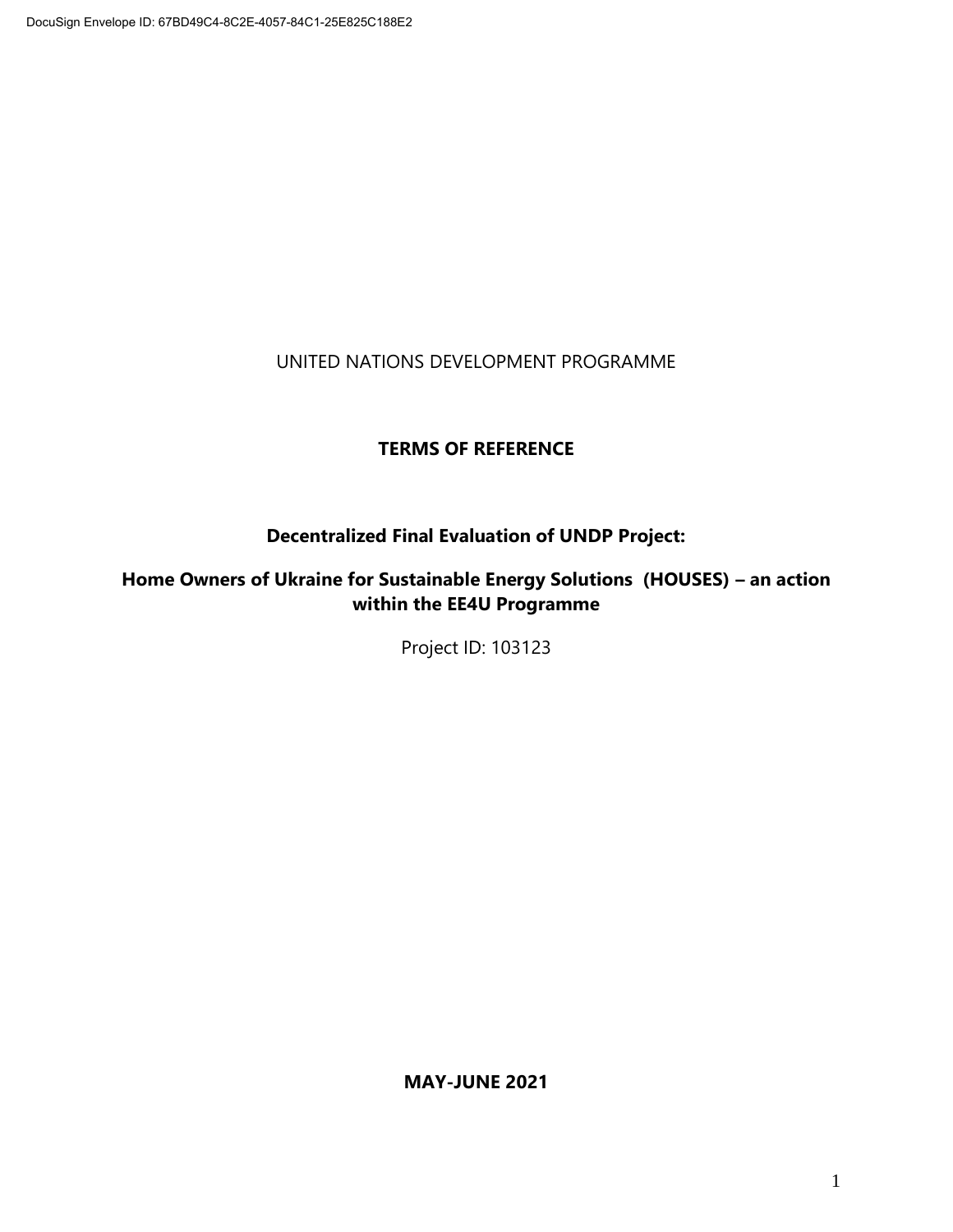DocuSign Envelope ID: 67BD49C4-8C2E-4057-84C1-25E825C188E2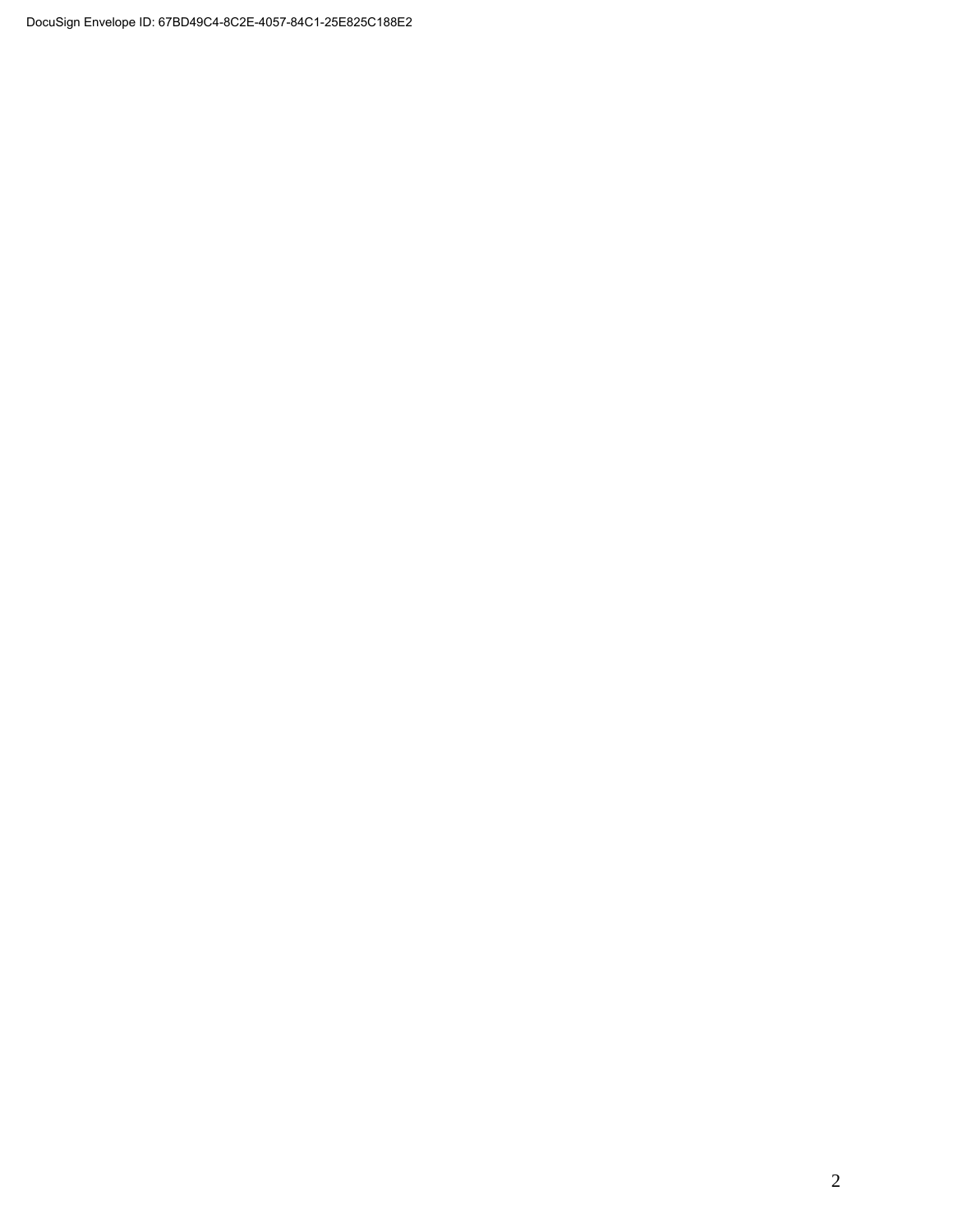#### **1. PROJECT BACKGROUND AND OVERVIEW**

#### **1.1 Project factsheet**

| <b>Project name</b>                      | Home-Owners of Ukraine for Sustainable          |  |
|------------------------------------------|-------------------------------------------------|--|
|                                          | <b>Energy Solutions (HOUSES)</b>                |  |
| <b>Project ID</b>                        | 00103123                                        |  |
| <b>Post title</b>                        | International Consultant to<br>conduct<br>a     |  |
|                                          | decentralized Project Final Evaluation          |  |
| <b>Country / Duty Station</b>            | Home-based                                      |  |
| <b>Expected places of travel</b>         | Home-based                                      |  |
| <b>Duration of Initial Contract</b>      | 10 May - 30 June 2021                           |  |
| <b>Assignment Quality Assurer</b>        | Lesia Shyshko, Partnership and Coordination     |  |
|                                          | Officer                                         |  |
| <b>Assignment Coordinator</b>            | Maria Gutsman, IDRPB Portfolio Analyst          |  |
| <b>Duration</b><br><b>Expected</b><br>of | 20 working days within the timeframe May-       |  |
| <b>Assignment</b>                        | June (including) 2021                           |  |
| <b>Payment arrangements</b>              | Lump Sum (payments are<br>linked<br>to          |  |
|                                          | deliverables)                                   |  |
| <b>Administrative arrangements</b>       | All working arrangements to be provided by      |  |
|                                          | the Consultant. The Consultant will receive all |  |
|                                          | required information from UNDP, including       |  |
|                                          | project documents (electronic or paper          |  |
|                                          | format), analytical papers and other relevant   |  |
|                                          | documents                                       |  |
| <b>Selection method</b>                  | Technically compliant offer and the lowest      |  |
|                                          | price                                           |  |

#### **1.2 Project background and context**

The need for energy efficiency improvements across the Ukrainian economy is significant. Ukraine's economy is two or three times as energy intensive as many neighboring countries, including Poland, Slovakia, and the Czech Republic. One of the many sectors which need to become more energy efficient is the housing and communal sector, which directly impacts the quality of the living conditions of millions of Ukrainians, and is completely unsustainable due to the high levels of energy and heat consumption, outdated infrastructure, and heating systems, significant gas wastage and old housing stock. Comparing to the neighbouring EU countries with a similar climate, the housing and communal sector of Ukraine is three to four times less energy efficient and consumes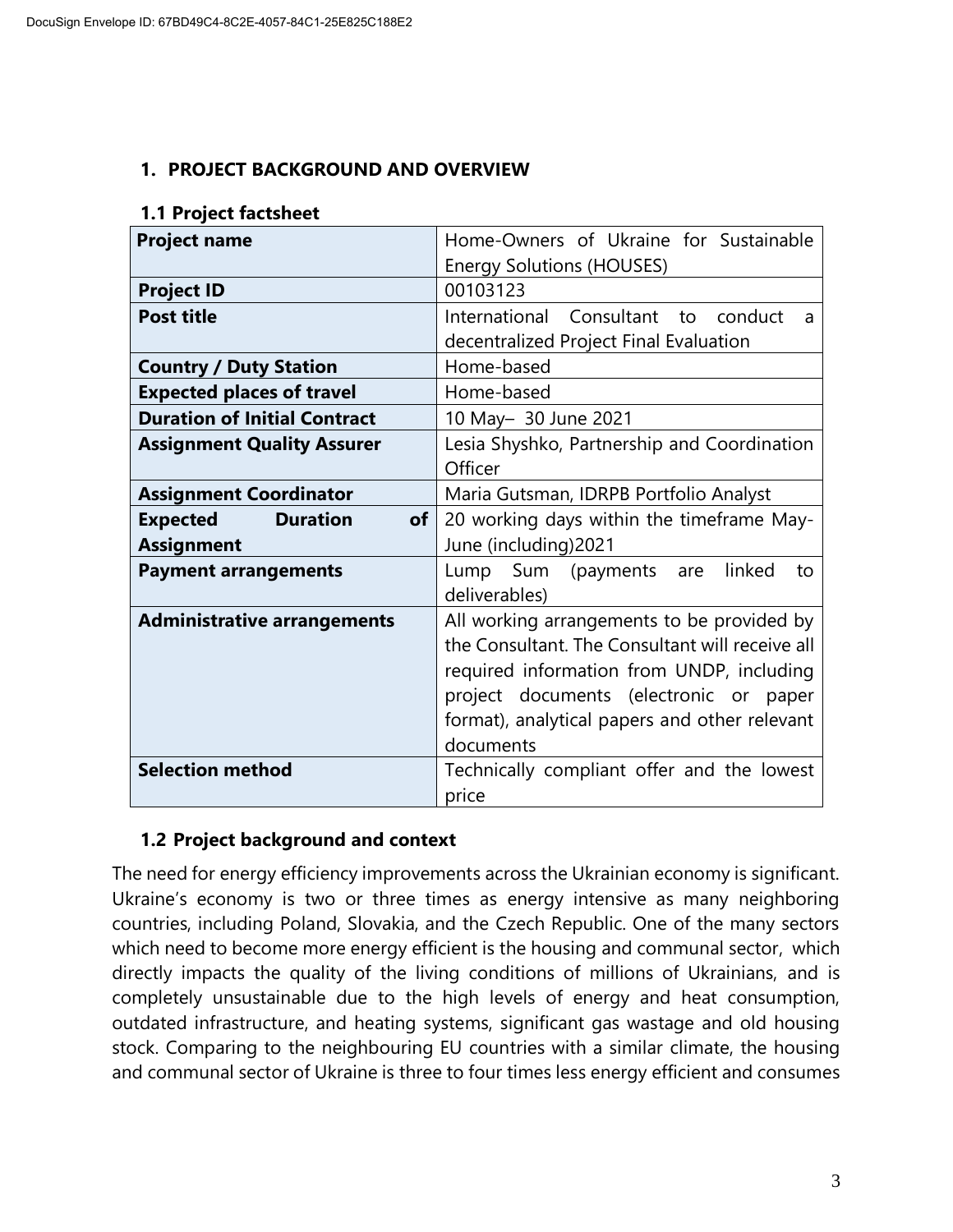almost 45 percent of the country's energy. The heating sector of residential buildings has one of the largest potentials for improving energy efficiency in Ukraine.

48% of the Ukrainian population live in around180,456 multi-apartment buildings, 144,000 out of them- which is 80%- require modernization. <sup>1</sup>As an average, the Ukrainian resident of a multi-apartment building consumes 264 kWh energy per sq. meter, while in the European countries the corresponding figure does not exceed 90 kWh / sq. meter as per the official statistics. An analysis of the heating losses in a multi-apartment building shows that 60-90% of the heat is lost through the building envelope (the walls, top floor ceiling, and cellar) due to their low thermal characteristics, 30-40% is lost with ventilated air, 20-30% through the walls, 15-25% is lost through the windows, 10-25% through the roof and 3-6% through the basement, which belong to common parts of the multiapartment building.

However, although Ukraine's housing stock is privatized at the level of 98%, the responsibility for the management and maintenance of common parts of the multiapartment buildings has been shared between the municipal housing services organizations (ZHEK), housing/building cooperatives (HBC), and private home owners. Under this management system, major repairs, including those focused on energy efficiency, are traditionally not foreseen/planned. Moreover, co-owners have generally had limited awareness of their responsibilities, and are often not willing and/or capable to deal with and contribute to the financing of complex technical interventions. Attitudes and expectations often lag behind the legal and policy framework.

One of the important steps to align Ukrainian legislation in the field of responsibility of home owners for the energy efficiency of buildings with European standards was the Law Nº417 "On specifics of ownership in apartment buildings" adopted in 2015. This Law determines the relations associated with the implementation of the rights and performance of duties by co-owners of apartment buildings in terms of its maintenance and administration (including energy efficiency issues). This law provides for the possibility of voluntarily creating a Home Owners Association (HOA) and declared it as a legal entity under the laws of Ukraine.

The proper functioning of HOAs in Ukraine and effective management of common property are prerequisites for the formation and successful implementation of state housing policy and implementation of energy efficiency measures. HOAs become an effective instrument to manage the common property in the multi-apartment building and achieve the reduction of energy consumption and improve quality of life at large.

<sup>&</sup>lt;sup>1</sup> Data of the Ministry for Communtities and Territories Development

https://www.minregion.gov.ua/press/news/fond-energoefektivnosti-prezentuvav-programu-modernizatsiyizhitlovogo-fondu-ukrayini/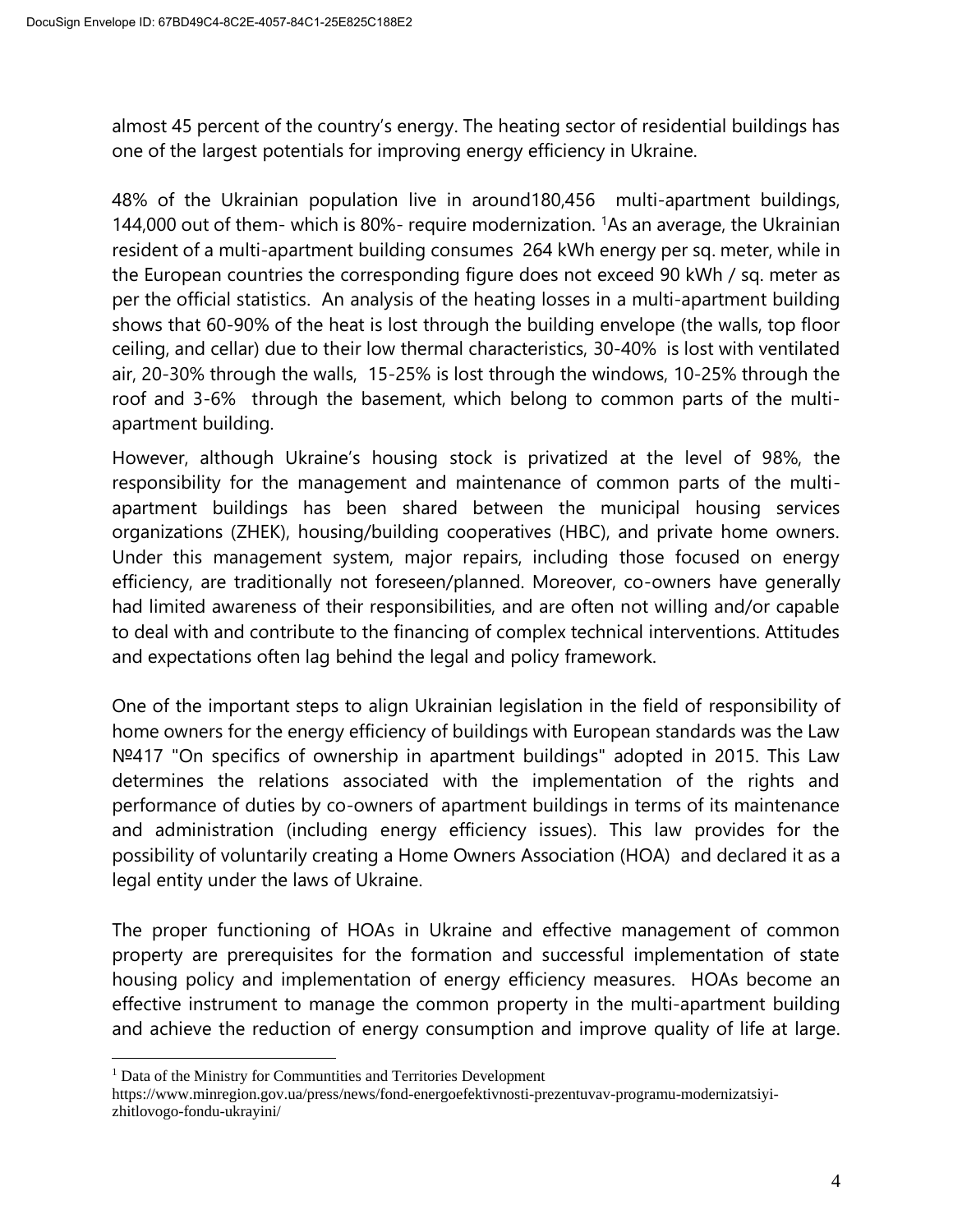According to the State Statistics Service on the beginning of 2020 in Ukraine, the Unified State Register of Legal Entities, Individual Entrepreneurs and Public Associations in Ukraine counted over 34,000 Home Owners Associations, almost 33,000 of them active, while the remaining part either haven't finished their registration or suspended their activity. An analysis held by the Ministry for Communities and Territories Development showed that the most important for HOAs are the first years after the registration; the majority of the HOAs suspended their activities during the first four years<sup>2</sup>. The biggest number of HOAs was established after the adoption of Law#417, currently, approximately 140 HOAs are created per month. If the number of HOAs does not increase, it will take about 87,5 years to establish them in all multi-apartment buildings in Ukraine.

Furthermore, a new law that implements a European Union directive on the efficiency of buildings in July 2017, and the set-up of a Ukrainian Energy Efficiency Fund (EEF), which was officially registered on 24 July 2018. The objective of the Fund is to improves Ukraine's energy efficiency by reducing the level of energy consumption and СО2 emissions in the residential sector, thus achieving a decrease in the adverse impact on the environment. The Energy Efficiency Fund provides support to Home Owners Associations for the implementation of the thermo-modernization projects and energy-efficiency renovations in multi-apartment buildings while factoring in the best European thermal modernization practices. Financing of energy efficiency projects is made through partial refunds (grants) to Ukrainian Home Owners' Associations for energy efficiency project's costs. Since the launch of its programme for the residential sector "ENERGODIM" in September 2019 the Energy Efficiency Fund received 625 applications for grants from HOAs, with estimated total budget of projects exceeding UAH 4,9 billion and total amount of requested funding from EEF approaching UAH 3,6 billion. More than 321<sup>3</sup> applications are already approved for funding.

In 2017 and 2018, the European Commission adopted its Energy Efficiency Support Programme for Ukraine (EE4U, phases I and II), aimed at contributing to increased energy efficiency in the Ukrainian residential sector and reduce greenhouse gas emissions. In this context, the EU, together with Germany, is supporting the activities of the Ukrainian Energy Efficiency Fund by providing grants to energy efficient renovations of multiapartment buildings across Ukraine. Through this Programme, the EU contributes 80 million Euros to the Multi-Donor Trust Fund (established and managed by the International Finance Corporation – IFC – in the framework of the EE4U Programme) as well as over 20 million Euros package of technical assistance.

<sup>2</sup> В Україні діє 32 982 ОСББ – дослідження Мінрегіону

https://www.minregion.gov.ua/press/news/v-ukrayini-diye-32-982-osbb-doslidzhennya-minregionu/

<sup>3</sup> https://energodim.org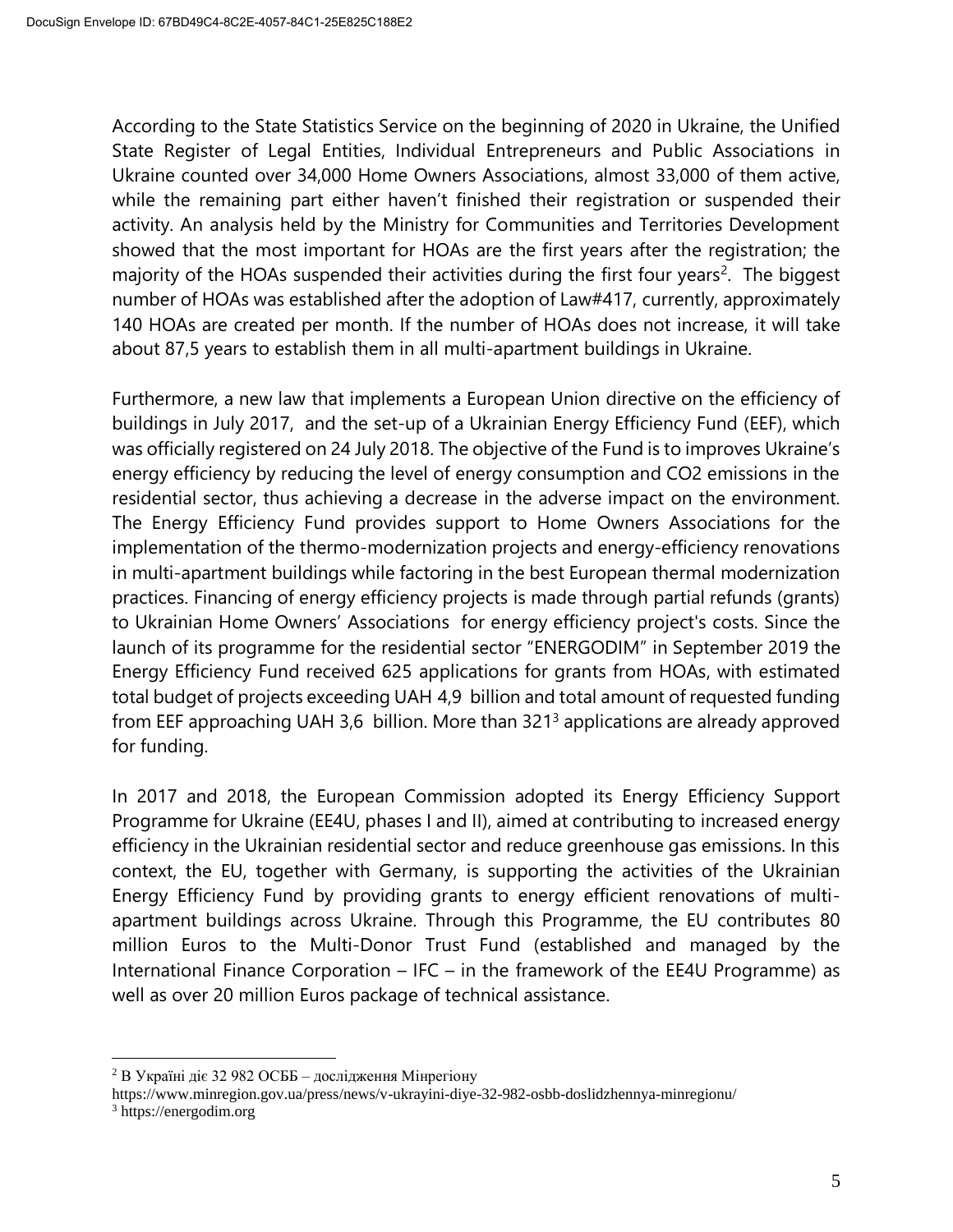The United Nations Development Programme (UNDP) NDP was called upon by the European Union to contribute, through technical assistance, to the improvement of the Ukrainian housing stock energy efficiency. In the context of "Home Owners of Ukraine for Sustainable Energy Solutions (HOUSES) – an action within the EE4U Programme" (HOUSES) project, UNDP is intervening during a period of 34 months to stimulate and support the creation of Home Owners Associations through a local presence, and to prepare them to seek and obtain financing for their home improvement projects. UNDP is preparing HOAs by building on its country-wide network of partnerships with regional and local governments, and its long-standing experience of bottom-up citizen mobilization for common action, including the creation of home-owners' associations.

The specific targets to be achieved through the implementation of the project are: throughout the country's 24 oblasts, with UNDP's support, at least 2,250 new HOAs to be created and a total of 6,000 HOAs to be trained to manage their associations and develop energy efficiency projects. The project will directly benefit an average of 480,000 people throughout Ukraine and will help raise energy efficiency awareness of no less than 1,000,000 people overall. The large-scale creation of home-owner associations as entities for active bottom-up engagement and civic responsibility also have other benefits on overall housing sector reform.

Overall, since the beginning of the project, some 5,545 HOAs improved their capacities in the management of their home through training provided by the Project; more than 2,118 new HOAs were established, including more than 570 established during the COVID-19 pandemic. In addition, up to the date, 57 newly established and 114 trained HOAs by the project applied for the "ENERGODIM" programme of the EEF, while 45 more HOAs are at the stage of the energy audit and 77 HOAs are considering their participation in "ENERGODIM" programme.

In order to effectively implement the project, the following key partnerships were established. At the national level, the project works with the Ministry for Communities and Territories Development as the main project beneficiary; provides support to the Energy Efficiency Fund in launching its grant programme, closely cooperates with the International Finance Corporation (ICF) as the key institution responsible for the management of the EEF and an international organization of the World Bank Group active in the field of energy efficiency and communal services. Both IFC and UNDP have been working in close cooperation through the entire project's implementation period and clearly distributed activities: UNDP covers activities related to the identification of the project's participants (initiative groups, HOAs), improvement of their capacity through professional knowledge developed within the project's training programmes, while the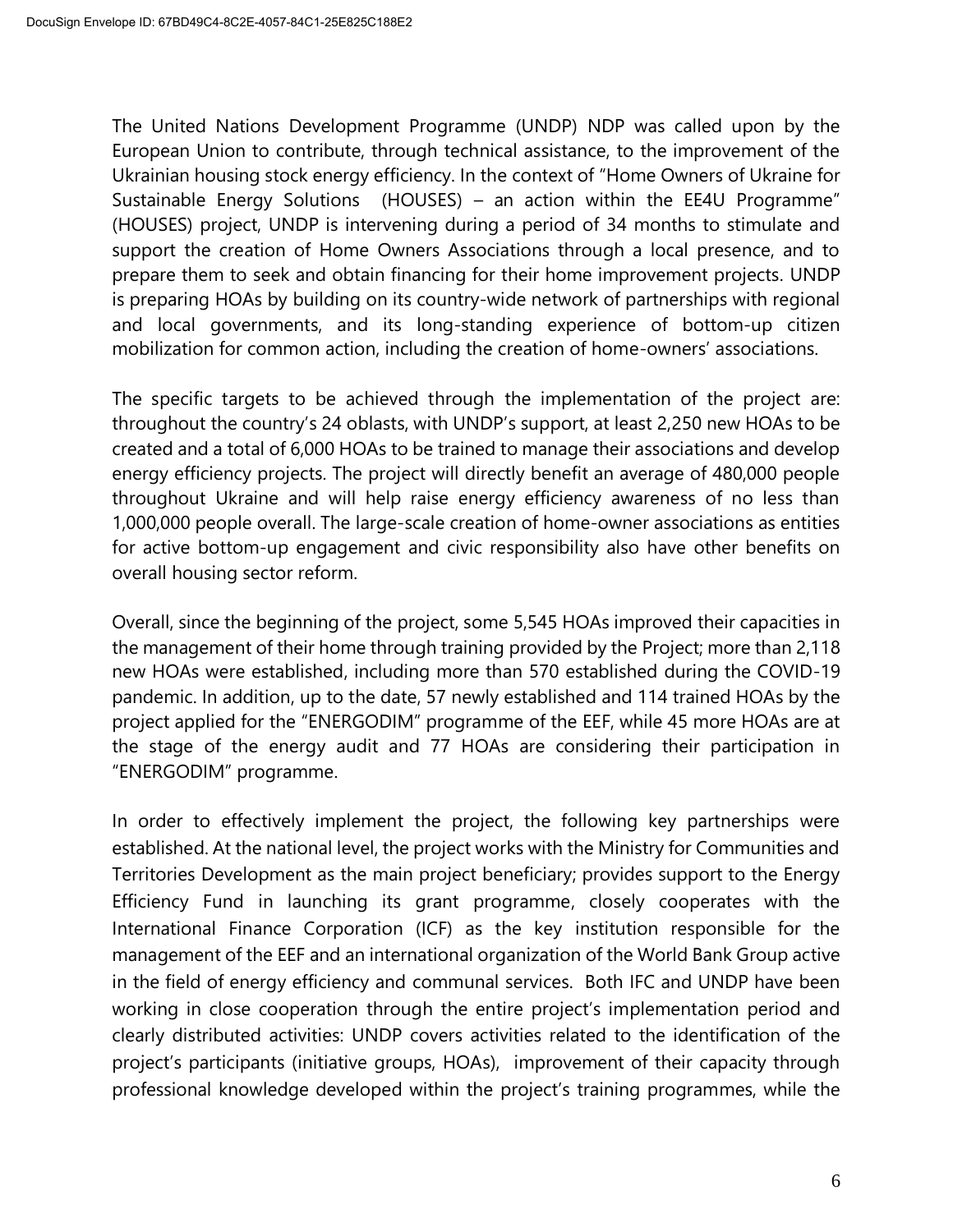IFC partner covers technical details of the EEF grants. At the sub-national level, the project works closely with municipalities (over 300), local councils, home owners and Associations of Home Owners Associations.

#### **2. PURPORSE, SCOPE AND OBJECTIVE OF THE ASSIGNMENT**

UNDP seeks to conduct a decentralized final project evaluation. The nature of the final evaluation is largely a management tool to provide project teams and stakeholders with an account of results received at the time of the reporting, assess project progress against initial plans, project documents, highlight important lessons learnt, demonstrate the sustainability of the results and ownership of the project by the beneficiaries.

The main objective of the evaluations is to assess the efficacy of the project design, relevance of the project outputs, specific contributions and impact, efficiency and effectiveness of the project's approach, and sustainability of the interventions of the project "Home-Owners of Ukraine for Sustainable Energy Solutions (HOUSES) - an action within the EE4U Programme".

The purpose of the evaluation is to study mobilization of the Ukrainian population of home-owners to trigger energy efficiency improvements in their housing buildings and the creation and capacity development of Home Owners Associations at the local level throughout the country and their preparation to apply for financing to the Energy Efficiency Fund. It is expected that the incumbent will analyze the implementation of the project in 2018-2021 against the planned results and draw conclusions and lessons learned as well as recommendations for similar initiatives, carried out by UNDP. The evaluation will highlight strengths, weaknesses/gaps, good practices and provide recommendations for similar initiatives for HOAs in multi-apartment buildings in Ukraine.

This decentralized evaluation will assess project performance against the review criteria, as outlined in the UNDP Evaluation Guidelines, based on OECD-DAC evaluation criteria: **relevance, effectiveness, efficiency, sustainability, and impact**.

The scope of the final evaluation will cover all activities undertaken in the framework of the HOUSES project. Given the nature of the evaluation, the Evaluator will:

a) compare planned outputs of the project to actual outputs and assess the actual results to determine their contribution to the attainment of the project's objectives, and

b) draw lessons learnt and provide clear recommendations for similar initiatives in Ukraine.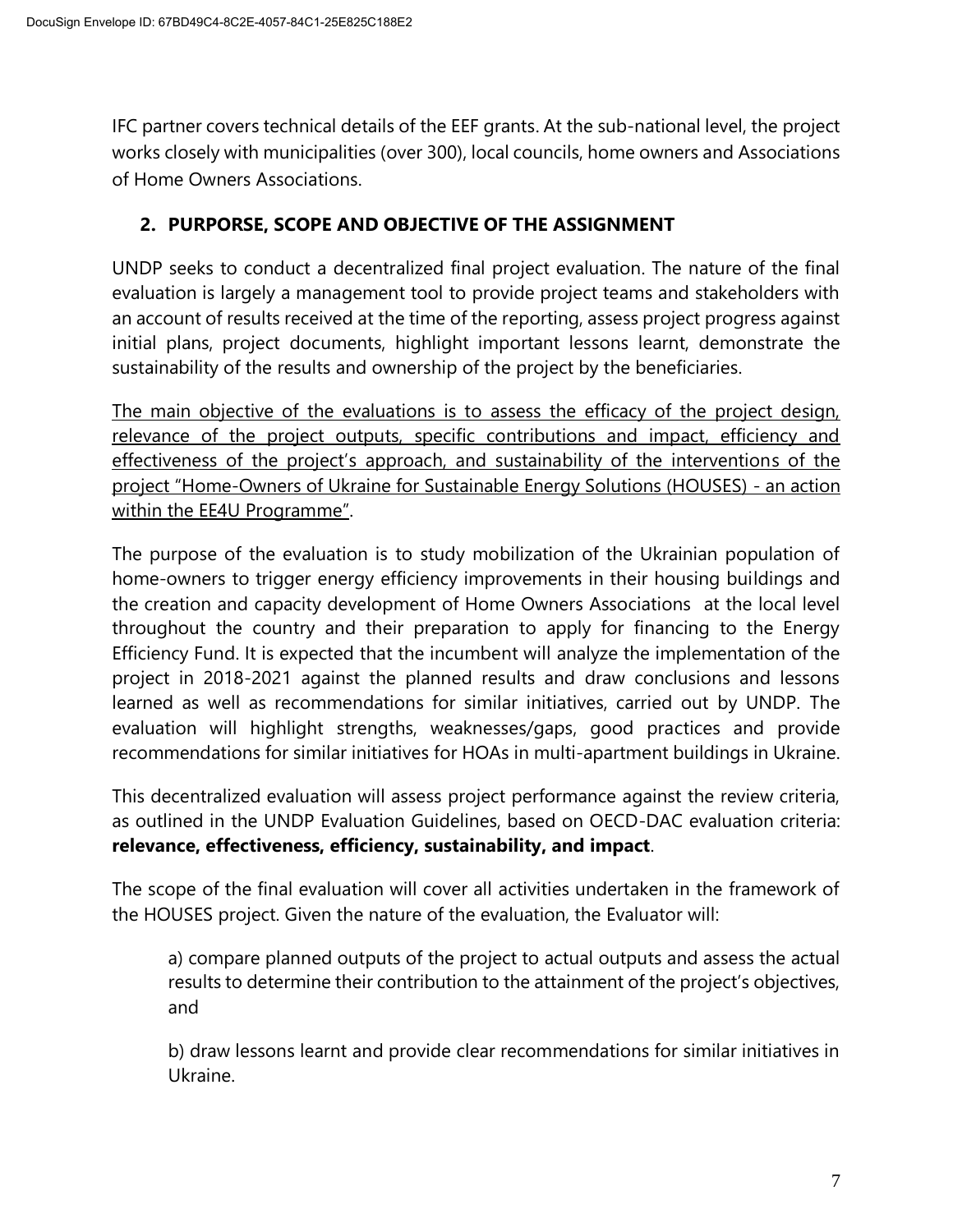The evaluation will be carried (home-based) between December 2020 and February 2021 (30 working days in total).

#### **3. EVALUATION QUESTIONS**

#### **A. RELEVANCE**

- Country context: how relevant was the project to the interventions target group, including Home Owners Associations' needs and priorities? To what extent was the project aligned with the policies and strategies of the Government, the UN 2030 Agenda for Sustainable Development as well as the UNDP Country Programme Document/UN Partnership Framework?
- Target groups: To what extent was the project relevant to address the needs of community members that live in multi-apartment buildings in the realm of 1) creation of a HOA and management of its property through its statutory body and 2) conducting a meeting of co-owners and select a managing company by a majority of votes, or deciding that they will manage it directly?
- Does the project remain relevant considering the changing environment in the face of the economic crisis linked to the COVID-19 pandemic, while taking into consideration the risks/challenges mitigation strategy? What can be done additionally to better capture the needs of the target group relevant to the focus of the project?
- Was there a need to reformulate the project design and the project results framework given changes in the country caused by the presidential and parliamentary elections held in 2019, the local elections held in 2020 and the COVID-19 pandemic and their effect on the operational context?

#### **B. EFFECTIVENESS**

- Was the overall project performance carried out with reference to the Energy Efficiency Support Programme for Ukraine (EE4U), the respective project document/cost-sharing agreement, strategy, objectives and indicators?
- Was the cooperation with key project partners under the EE4U programme, namely IFC, EEF and GIZ successfully achieved and contributed to the achievement of the project's goals?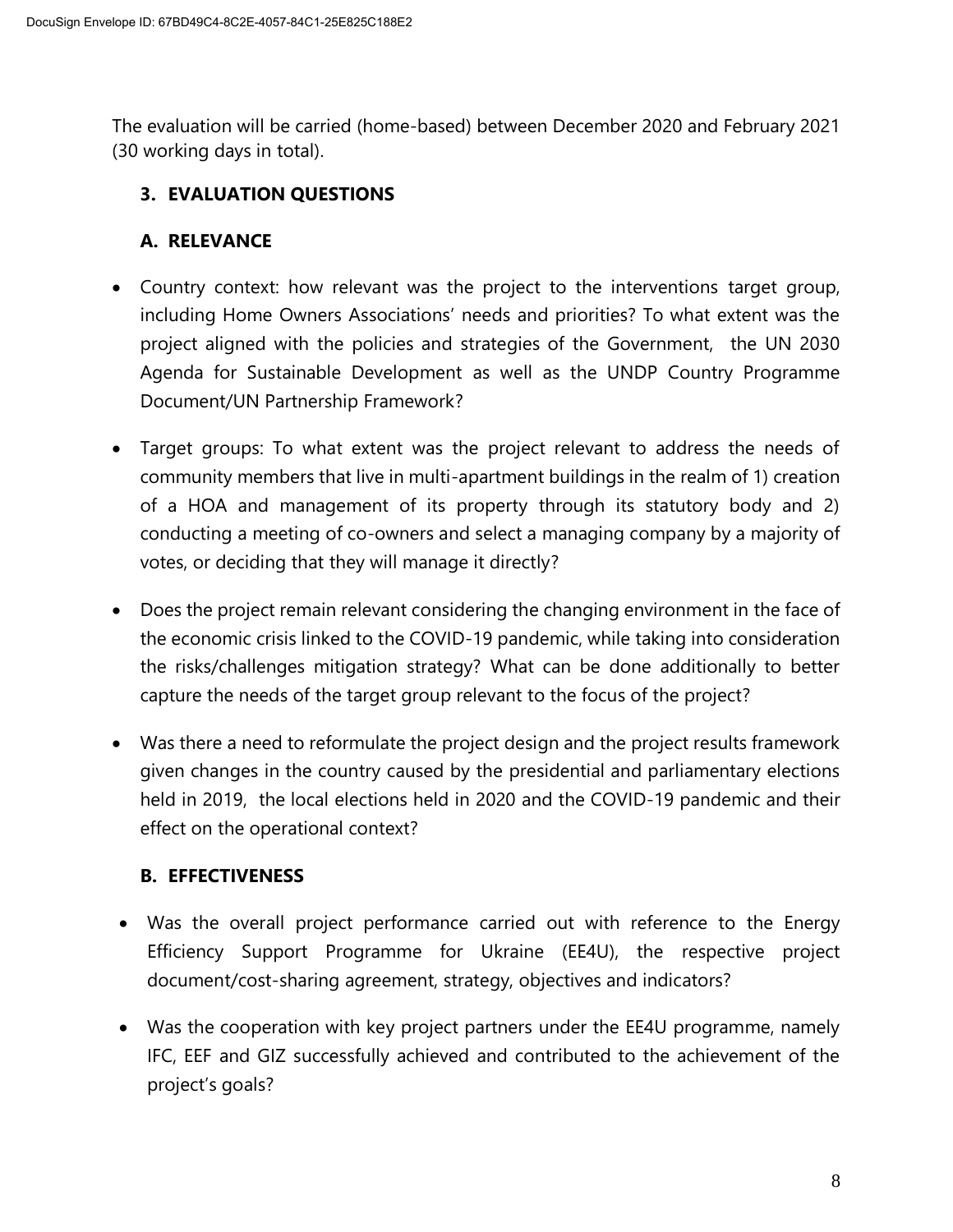- Was the cooperation and support of the municipalities fully explored? Which options remained unexplored for the successful implementation of the EE4U programme?
- Was the involvement of the local partnership network (local administration, amalgamated territorial communities, Associations of Home Owners) sufficient to achieve the project's results?
- Was the project's strategy on the mobilization of home owners and Initiative Groups effective to motivate them to establish a Home Owners Association?
- Were the needs of the project's beneficiaries –Initiative Groups and Home Owners Associations – fully covered by the proposed training curriculums? Were the benefits of managing the properly successfully and fully presented to the project's beneficiaries by the project? Which needs remained uncovered and would affect the decisions of home owners to establish themselves in an HOA?
- Was the project's approach to the transformation of the House-Building Cooperatives successful and sufficient to achieve the project's results? What can be done better?
- Did the project target the home owners in the new buildings? What are the challenges the home owners of the new buildings are facing on the way to organize themselves in an HOA?
- What are the results achieved beyond the logical framework? What were the supporting factors at the national or at the sub-national level? What are the main lessons learned from the project's strategies and what are the possibilities of replication and scaling-up the project?
- Has the project sufficiently mainstreamed gender and human rights concerns in the activities? What is the anticipated influence of the intervention on human rights and gender equality? What measures can be taken up to improve the involvement of stakeholders, gender equality, social inclusion, human rights and environmental protection in similar initiatives?
- Has the project addressed the needs of the home owners with low income and explored the support municipalities that can provide to support those?

## **C. EFFICIENCY**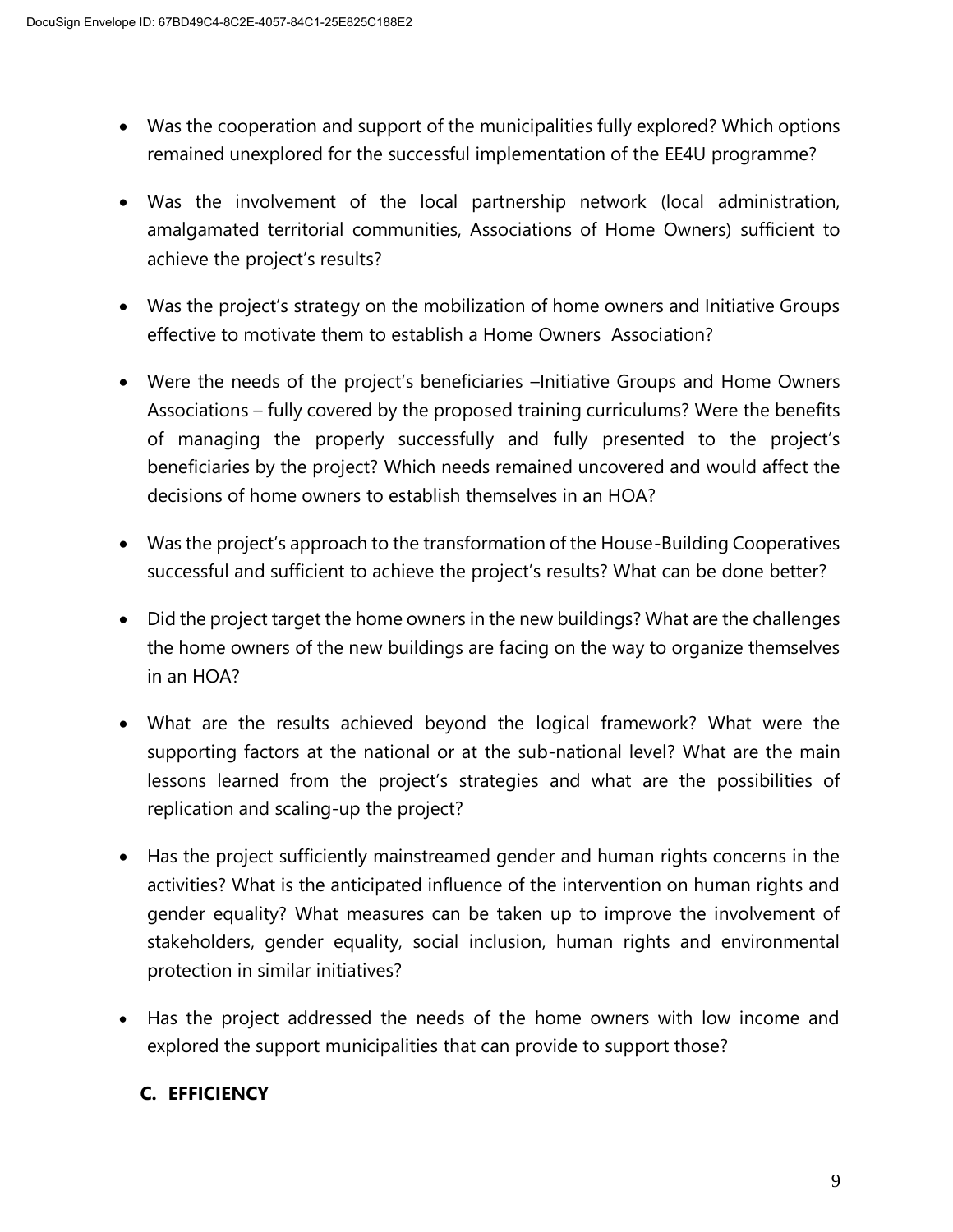- Was the project cost-effective? Was the project using the least cost options? Have resources (funds, human resources, time, expertise, etc.) been allocated strategically to achieve the relevant outputs and outcomes?
- Has the project produced results (outputs and outcomes) within the expected period? Was project implementation delayed, and, if it was, did that affect cost effectiveness or results?
- Was the project management, coordination and monitoring efficient and appropriate? Did the monitoring consider gender equality and women empowerment issues, as well as social inclusion and human rights, environmental protection and climate change?
- Are the criteria and governance aspects related to the selection of beneficiaries and partner institutions appropriate?
- Have there been sufficient cooperation and exchange of information between the partners of the project? How do they correspond to each other and contribute to the achievement of the UN 2030 Agenda for Sustainable Development?
- Was the project building upon/seeking synergies with existing programmes and strategies in order to maximize impact, efficiently allocate resources and avoid duplications?

#### **D. SUSTAINABILITY**

- To what extent are project results (impact, if any, and outcomes) likely to continue after the project ends? Define the areas that produced the most sustainable results, and the most promising areas requiring further support and scaling-up in the course of future interventions.
- Is there sufficient public/stakeholder awareness in support of the project's long-term objectives?
- Is the project's approach likely to continue, be scaled up, replicated and increasingly contribute to the inclusive gender responsive socio-economic development at the local level after the project ends? Define which of the platforms, networks,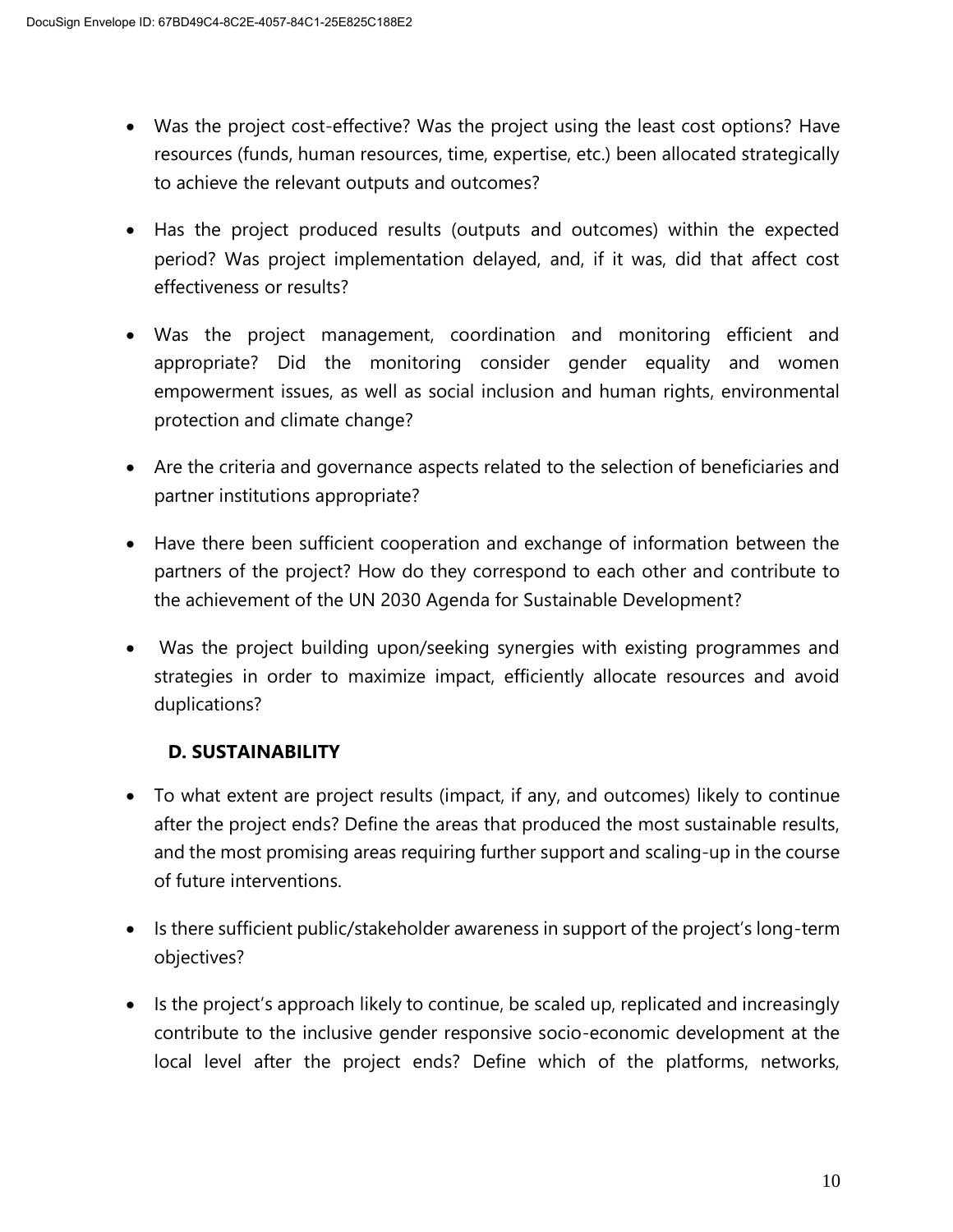relationships development in the framework of the project that have the highest potential for further scaling up and/or replication.

- Was environmental sustainability considered in the project design and measures accordingly implemented / instruments put in place to ensure that no harm is caused to the environment and natural resources are used sustainably?
- Which social or political risks have challenged the achievements of projects results and its sustainability? Has this appropriately been addressed by the project?
- To what extent were capacity development initiatives for partner organizations adequate to ensure sustainable improvements for women, men and vulnerable groups? What can additionally be done to improve the sustainability of the project?
- What are possible priority areas of engagement and recommendations for the possible future projects/initiatives? Findings, conclusions and recommendations should reflect gender equality and women empowerment, social inclusion, and environmental protection.

### **E. IMPACT**

- Has the project contributed or is likely to contribute to the reform of the energyefficient sector of Ukraine, specifically to the reforming of its housing and communal sector?
- Has the project contributed to the establishment of an institute of a responsible home-owner, capable to take the responsibility for the management of their homes and recognizing its importance for the country's reforms, energy security and independence?
- What is the impact of the establishment of an institute of a responsible home-owner on the quality of life of Ukrainian? What sustainable change has the project made in the lives of women and men, vulnerable groups, specifically home owners with low income, and targeted communities of home owners at large? Has there been any 'spill-over' effect on other communities or groups in the community?
- Has the project improved the Ukrainian population's awareness about energy efficiency issues and specifically the national energy reform agenda?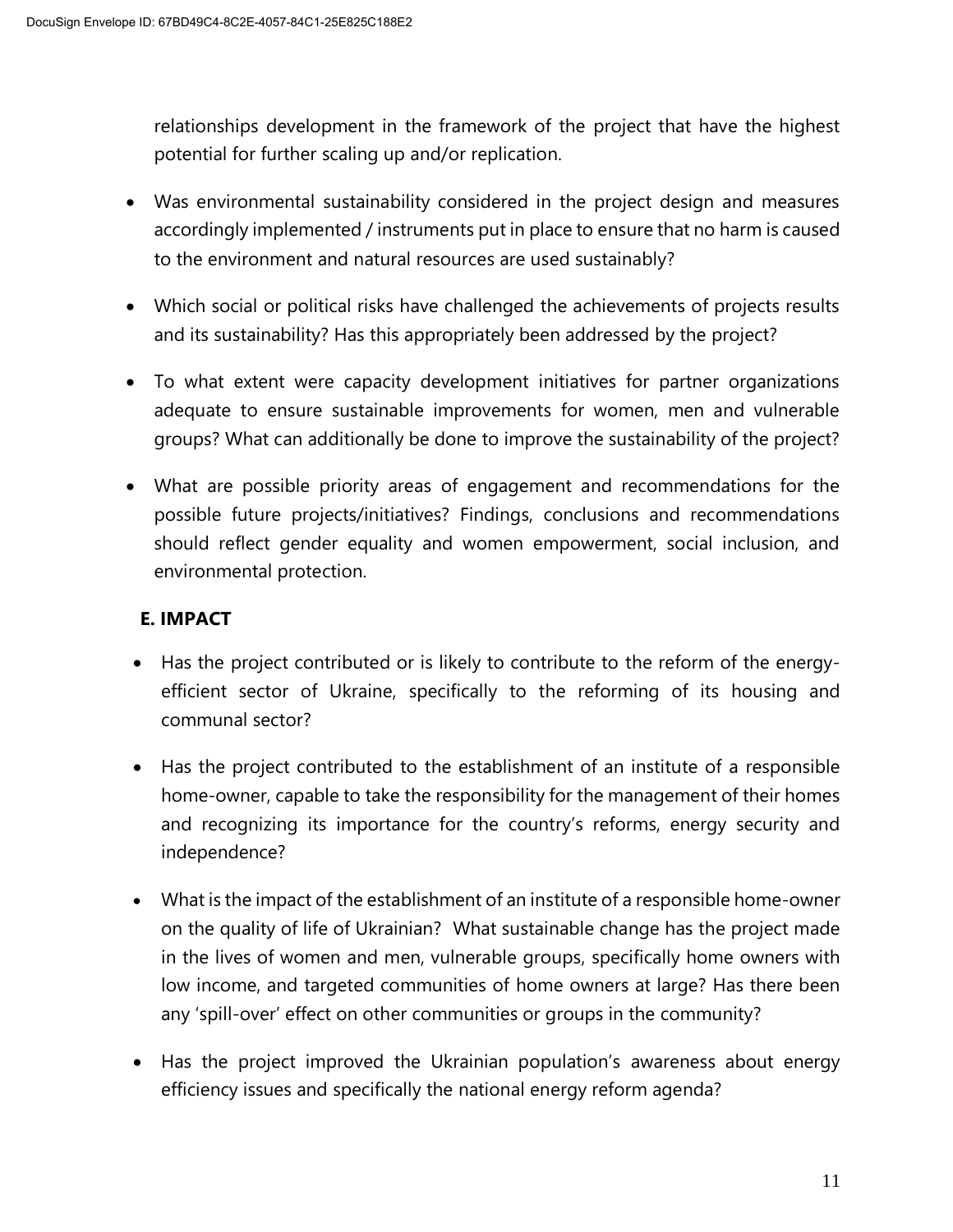- Has the project contributed to gender equality, women's empowerment and protection of human rights, social inclusion and environmental protection?
- Has the project contributed to the larger context?

The final list of evaluation questions and tools to be proposed by the evaluator and agreed with UNDP in an Inception report. All evaluation questions should mainstream gender and will be screened by UNDP's gender team.

## **4. EVALUATION APPROACH AND METHODOLOGY**

#### **4.1. Methodology**

The evaluator will be required to use a few different methods to ensure that data collection and analysis deliver evidence-based qualitative and quantitative information, such as: desk studies and literature review, quantitative data, individual interviews, focus group meetings, surveys, most significant change method... This approach will not only enable the final evaluation to assess causality through quantitative means but also to provide reasons for why certain results were achieved or not and to triangulate information for higher reliability of findings. The concrete mixed methodological approach will be detailed in the Inception report and stated in the Final report. All data provided in the report should be disaggregated by gender and types of vulnerabilities. Furthermore, the evaluation methods and sampling frame should address the diversity of stakeholders affected by the project, particularly the most vulnerable ones. Ethical standards are required throughout the evaluation and all stakeholder groups are to be treated with integrity and respect for confidentiality.

The evaluator is expected to follow a participatory and consultative approach ensuring close engagement with UNDP Country Office (CO), project team, government counterparts, the Delegation of the European Union to Ukraine at all stages of the evaluation planning and implementation. The evaluation will assess the extent to which the project was successfully mainstreamed with UNDP strategic priorities, including eradicating poverty, accelerating structural transformations for sustainable development, gender equality and women's empowerment, and building resilience to crises and shocks.

The evaluation of project performance will be carried out against the expectations set out in the Project Logical Framework/Results Framework, which provides performance and impact indicators for project implementation along with their corresponding means of verification. All indicators in the Logical Framework need to be assessed individually, with final achievements noted. An assessment of the project Monitoring and Evaluation (M&E design, implementation and overall quality should be undertaken, with specific emphasis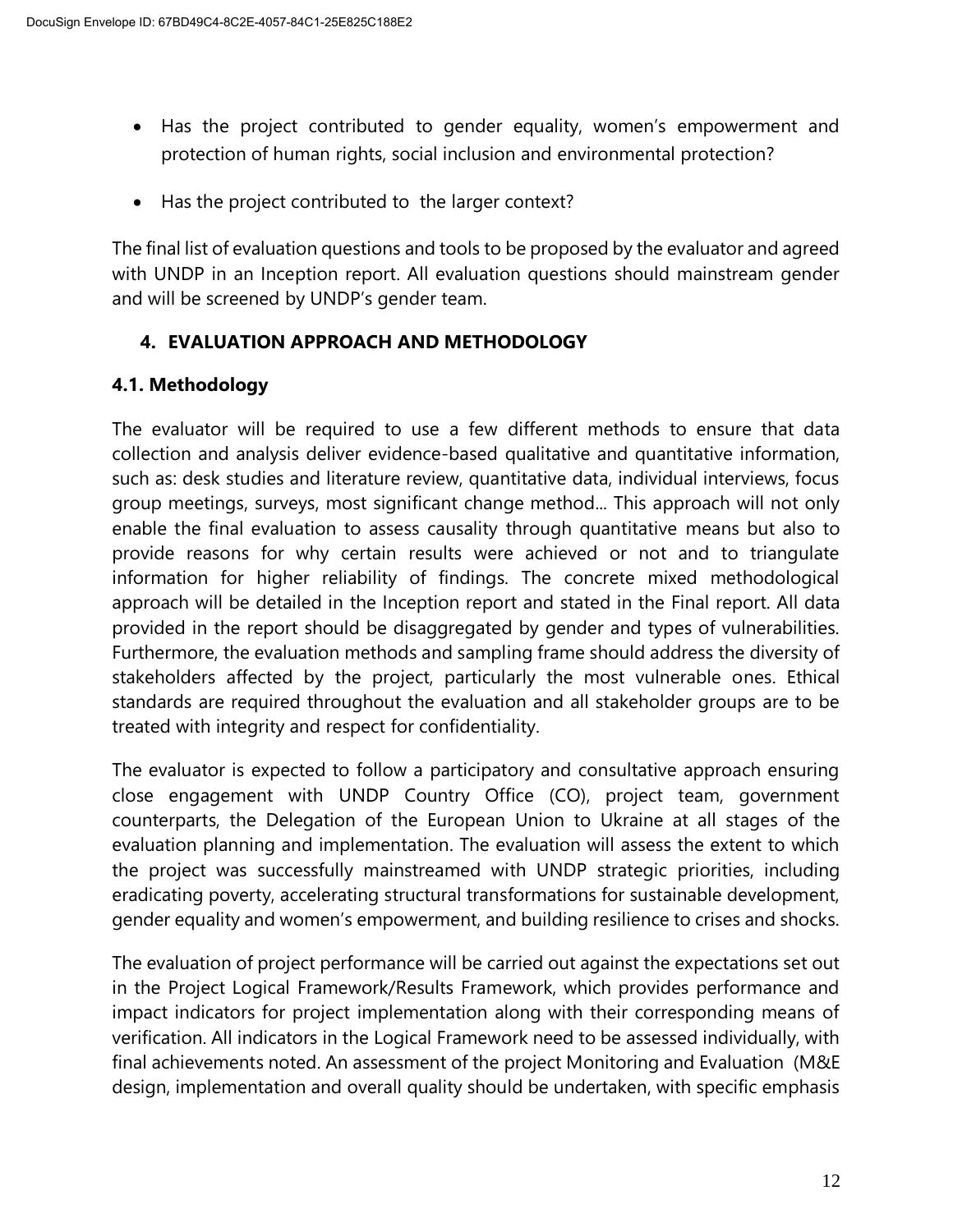of whether gender equality and women's empowerment issues have been considered. The evaluation will assess the key financial aspects of the project, including project budget revisions. Project cost and funding data will be required from the project, including annual expenditures. Variances between planned and actual expenditures will need to be assessed and explained. The evaluation also should include the value of money aspect – the minimum purchase price (economy) but also on the maximum efficiency and effectiveness of the purchase.

The evaluator is expected to develop and present a detailed statement of evaluation methods/approaches in the Inception report to show how each objective and evaluation criterion will be assessed.

The methodology will be based on the following:

- 1. A desk review of including, but not limited to:
	- a) The original project documents, progress reports, action plans, M&E frameworks;
	- b) Notes from the meetings involved in the project (donor coordination meetings, Project Board meeting, Local Project Appraisal Committee (LPAC) etc.)
	- c) Other project-related material produced by the project (such as datasets, publications, audio-visual materials and consultancies reports).
- 2. Interviews with the relevant UNDP Country Office and the project's management and staff, Delegation of the European Union, project partners such as GIZ, IFC and EEF, and the various national sub-regional, and local authorities dealing with project activities as necessary, to provide in-depth briefing on the project, its results, context of partnerships with different stakeholders etc. as well as vision for future.
- 3. Interviews and focus groups discussions with project partners, beneficiaries and other social groups affected by the outcomes of the project. Partners and beneficiaries can be divided into two distinct groups:
	- a) Members of local communities, specifically Initiative Groups and Home Owners Associations, who directly participated in the implementation of the project and benefitted from the project;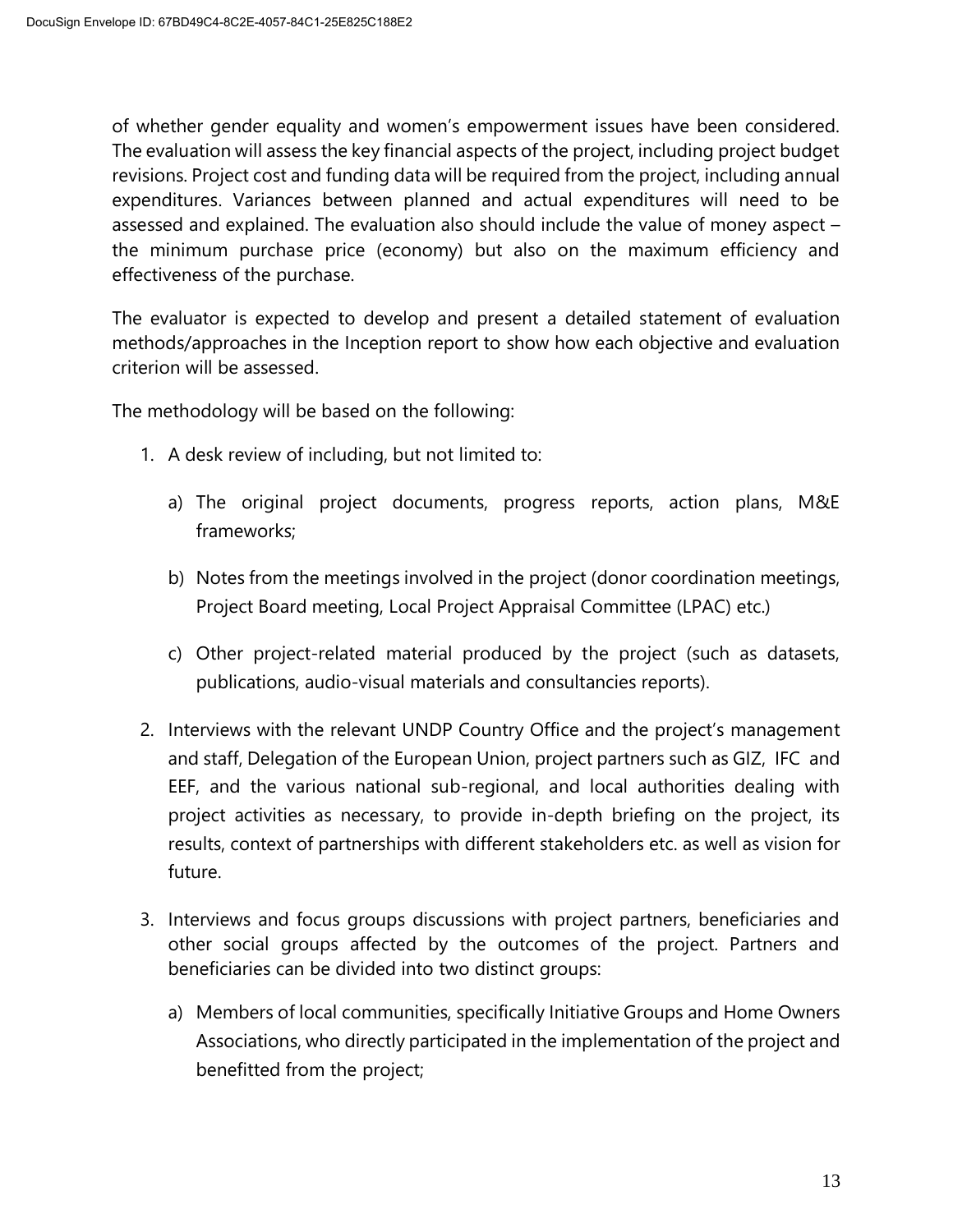- b) Government institutions (national authorities, regional and local state administrations, amalgamated territorial communities, other).
- 4. Debriefing session will be arranged for discussing the evaluation findings, results and recommendations.

#### **5. EVALUATION PRODUCTS (key deliverables)**

The Consultant should provide the following deliverables:

| <b>Deliverable</b><br># | <b>Task description</b>                                                                                                                                                                                                                                                                                                                                                                                                                                                                                                                                                                                                                                                                                                                                                                                                                                                                                                              | <b>Days</b><br>and<br>timing      | <b>Payment</b><br>breakdown |
|-------------------------|--------------------------------------------------------------------------------------------------------------------------------------------------------------------------------------------------------------------------------------------------------------------------------------------------------------------------------------------------------------------------------------------------------------------------------------------------------------------------------------------------------------------------------------------------------------------------------------------------------------------------------------------------------------------------------------------------------------------------------------------------------------------------------------------------------------------------------------------------------------------------------------------------------------------------------------|-----------------------------------|-----------------------------|
| Deliverable<br>#1       | Conduct desk research of the project's core<br>documentation (cost-sharing agreements, project<br>documents, annual work plans and progress reports<br>2018-2021, project implementation plans). The set<br>of documents to be reviewed will be prepared by<br>UNDP.<br>Develop an evaluation methodology and strategy to<br>collect the required data, plans and forms for the<br>interview with partners and counterparts.<br><b>Output:</b> The Inception report (with detailed<br>description of the methodology and evaluation<br>matrix, and a workplan) is produced; an annotated<br>structure of the report is developed; a toolkit for<br>gathering data (questionnaire and interview plans, a<br>questionnaire for a beneficiary satisfaction survey) is<br>designed to address the review criteria and the<br>principles illustrated above in the document. All<br>documents are submitted to UNDP for final<br>approval. | 3 days,<br>By 14<br>May<br>2021   | 20%                         |
| Deliverable<br>#2       | Conduct necessary consultations and interviews<br>with the project staff and project partners. Examine<br>how stakeholders assess the project and what their<br>concerns and suggestions are. Clarify issues that<br>emerge from the preliminary analysis of the project<br>and require hard and soft data to substantiate their                                                                                                                                                                                                                                                                                                                                                                                                                                                                                                                                                                                                     | 10 days,<br>By 11<br>June<br>2021 | 0%                          |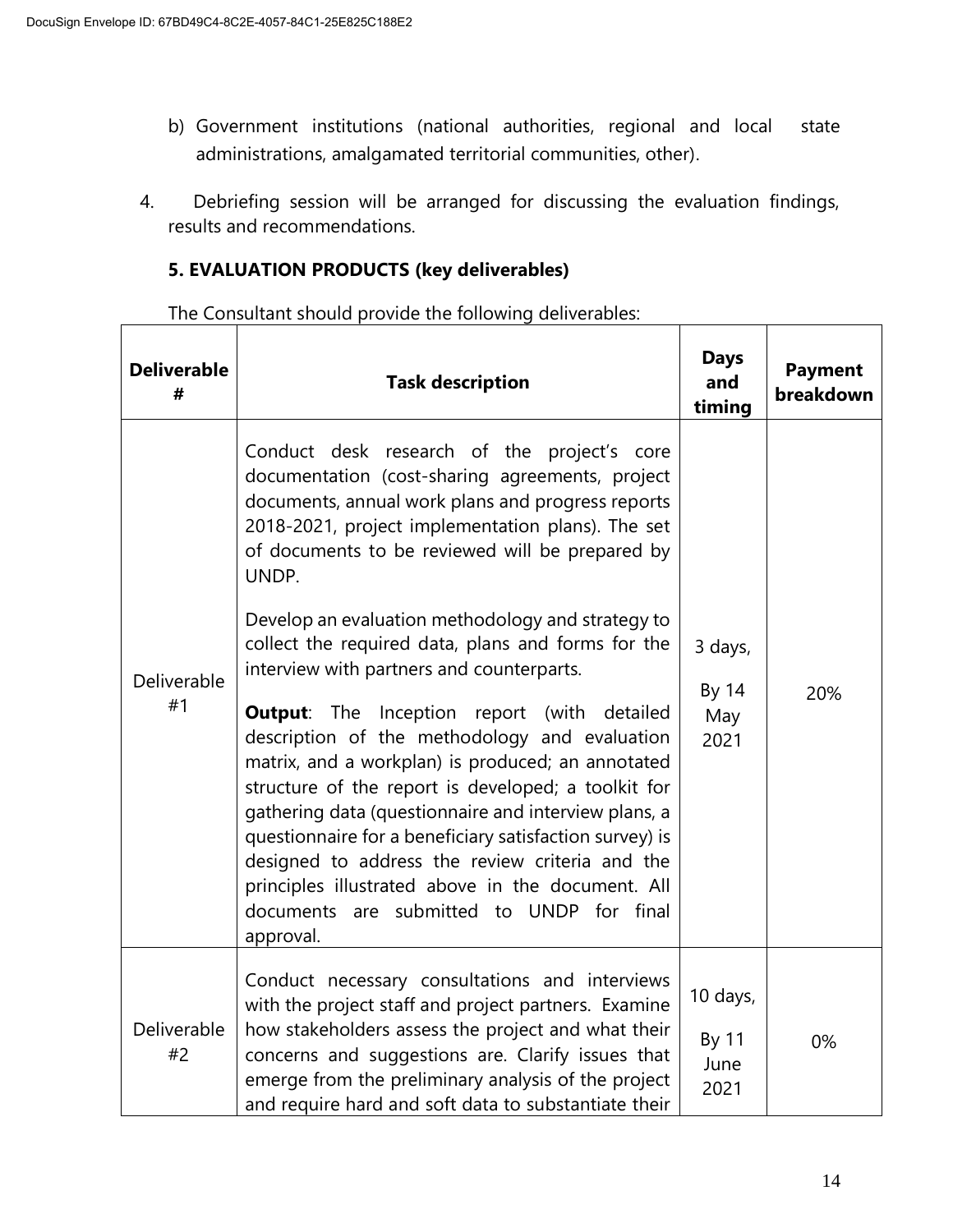|                   | reasoning. Discuss the existing needs in the field of<br>energy efficiency sector development and how the<br>follow-up phase of the project should address them.<br>Collect and analyse feedback from the partners.<br>Initial findings discussed in a wrap-up session<br>with Project team and UNDP CO (via video<br>conference).                                                                                                                                |                                         |     |
|-------------------|-------------------------------------------------------------------------------------------------------------------------------------------------------------------------------------------------------------------------------------------------------------------------------------------------------------------------------------------------------------------------------------------------------------------------------------------------------------------|-----------------------------------------|-----|
| Deliverable<br>#3 | Produce a draft report of the evaluation covering all<br>items detailed in paragraph #2 of the present TOR<br>with a definition of the lessons learned and<br>recommendations for the follow-up phase of the<br>project.<br><b>Output:</b> draft of the report produced and submitted<br>for UNDP and Delegation of the European Union<br>(DEU) Results-Assessment Form for Final Project<br>Evaluation (UNDP and DEU review will take up to 10<br>working days). | 5 days,<br><b>By 18</b><br>June<br>2021 | 40% |
| Deliverable<br>#4 | Collect, review and incorporate comments from<br>UNDP and DEU into the final version of the<br>evaluation report.<br><b>Output:</b> Final evaluation report containing all<br>required annexes indicated in paragraph #3 of the<br>present TOR, submitted to UNDP for final review and<br>approval.<br>Final finding discussed in the debriefing session with<br>UNDP CO and DEU team                                                                             | 2 days,<br>By 29<br>June<br>2021        | 40% |

The detailed structure of the final report should be agreed with UNDP and reflect all key aspects in focus.

The key product expected is a comprehensive evaluation report (up to 30 pages without annexes, single spacing, Myriad Pro font, size 11), which includes, but is not limited to, the following components:

- Executive summary (up to 3 pages)
- Introduction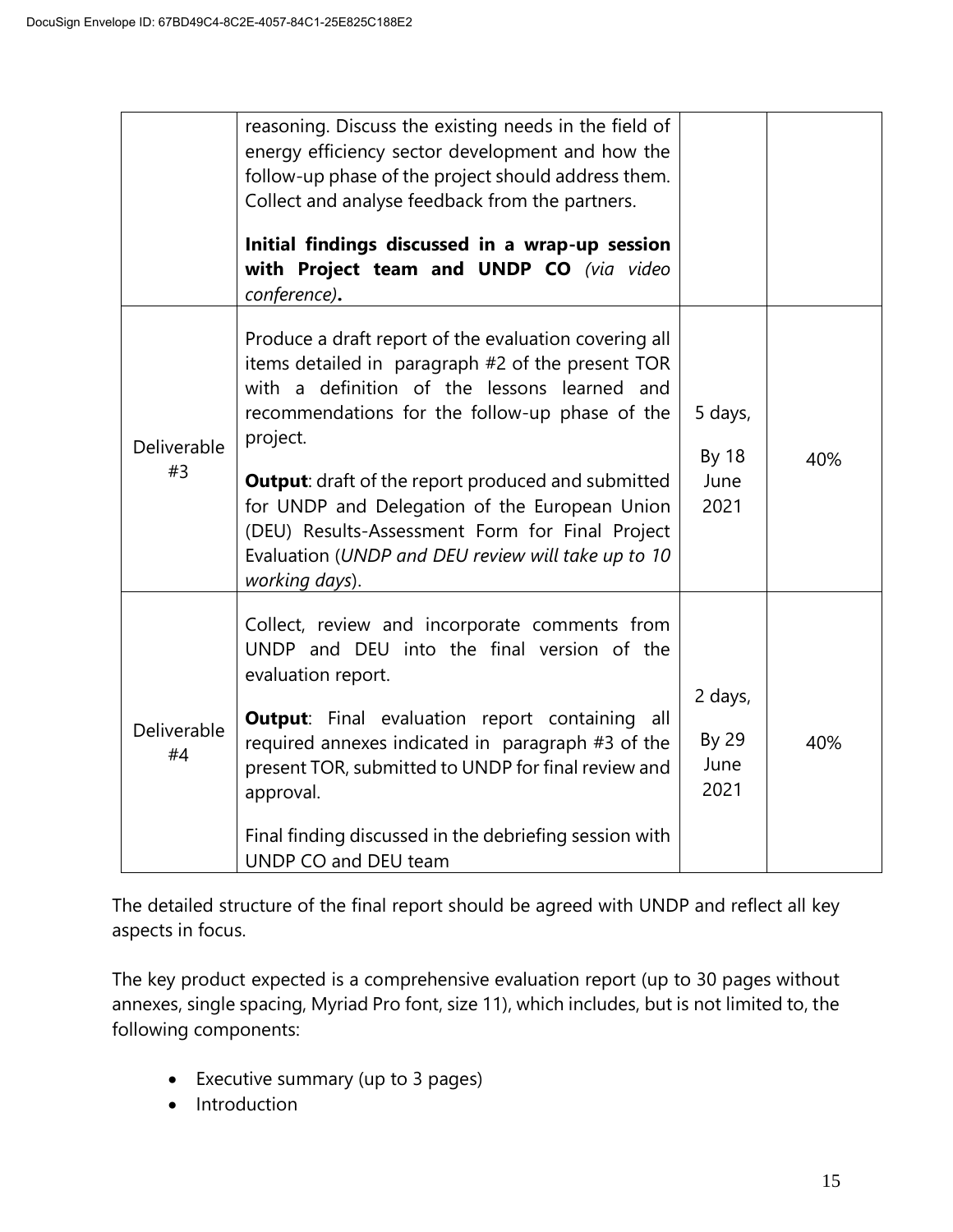- Evaluation of scope and objectives
- Evaluation approach and methods
- Development context and project background
- Data analysis and key findings and conclusions
- Lessons learned and recommendations for future intervention (including viable ideas on work directions which could be sharpened and further enhanced in the next project phase)
- Annexes: TOR, list of people interviewed, interview questions, documents reviewed etc.

**The conclusions** related to the implementation of the project in 2019-2021 should be comprehensive and balanced, and highlight the strengths, weaknesses, challenges and outcomes of the project. They should be well substantiated by the evidence and logically linked to the final evaluation findings. They should respond to key evaluation questions and provide insights into the identification of and/or solutions to important problems or issues pertinent to project beneficiaries, UNDP and DEU.

**The recommendations** for the project should identify how best practices and achievements of the project can be scaled up or proliferated to increase the positive impact of similar intervention on local communities' development in Ukraine. Also, how theory of change of the project may be adapted/strengthened to be more relevant in the evolving context, based on interviews with project partners and beneficiaries, and desk analysis*.* The recommendations (5-7) need to be supported by an evidential basis, be credible, practical, action-oriented, and define who is responsible for the action - to have potential to be used in decision-making.

The evaluator should provide a proposed design, methodology of evaluation (methods, approaches to be used, evaluation criterion for assessment of each component to be proposed), detailed work plan and report structure to UNDP prior to the start of fieldwork; these documents and the list of businesses and other stakeholders to visit should be agreed with UNDP. While proposing the methodology, the Consultant should be guided by UNDP approach to project evaluations<sup>4</sup>. Payment will be based upon satisfactory completion of deliverables. 100% of the total amount shall be paid upon completion of the Deliverables 1-4.

## **6. MONITORING/REPORTING REQUIREMENTS**

<sup>4</sup> http://web.undp.org/evaluation/handbook/documents/english/pme-handbook.pdf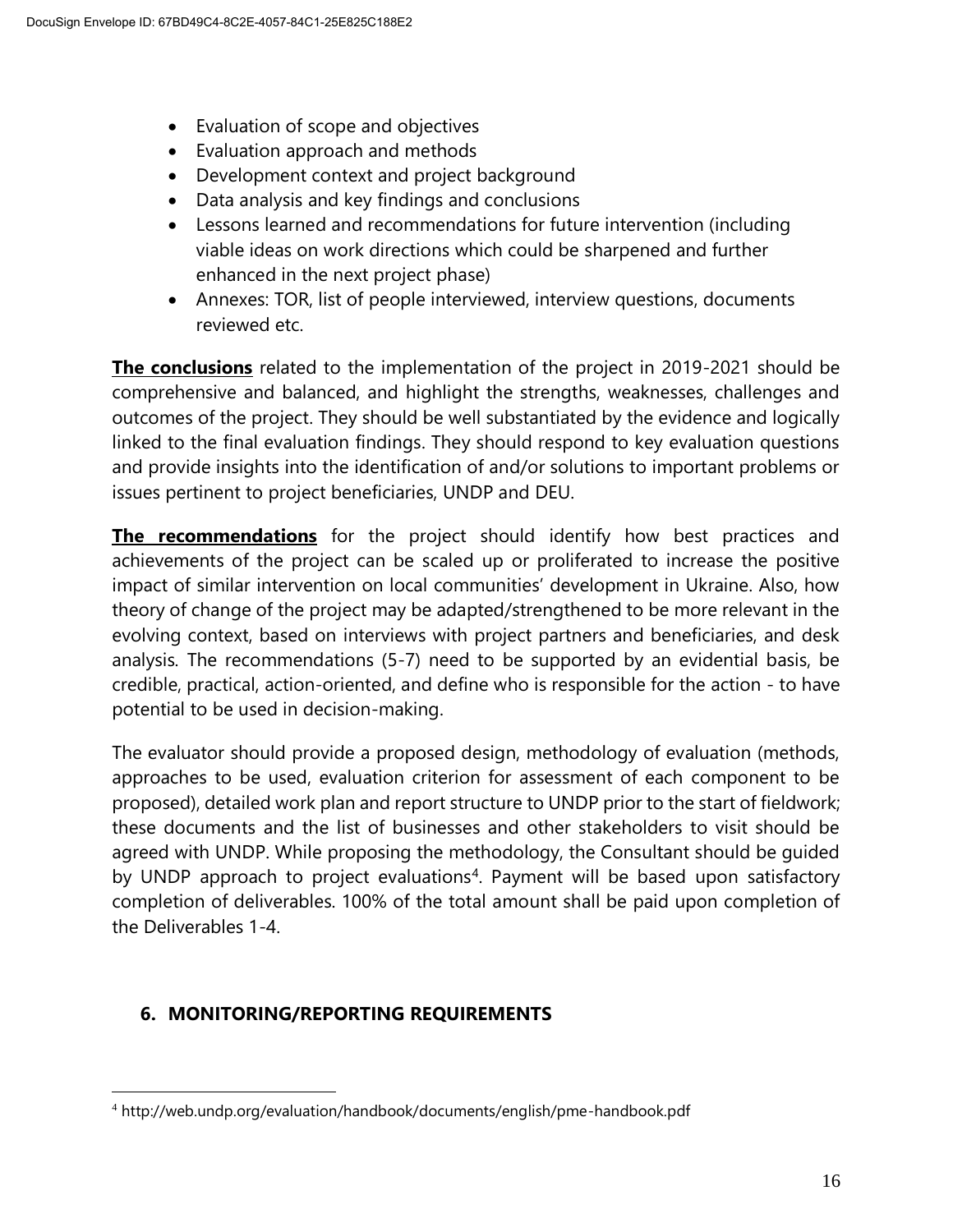The consultant will interact with UNDP project and CO staff to receive any clarifications and guidance that may be needed. He/she will also receive all necessary informational and logistical support from UNDP CO and the project. On a day-to-day basis, the consultant's work will be coordinated with UNDP Programme Analyst. The satisfactory completion of each of the deliverables shall be subject to the endorsement of the UNDP CO Partnership and Coordination Officer.

The consultant will inform UNDP of any problems, issues or delays arising during the implementation of the assignment and take necessary steps to address them. The key product expected is two comprehensive evaluation reports (*with parameters indicated above in section 2)*

The report must be as free as possible of technical jargon in order to ensure accessibility to its wide and diverse audience. The Report should be prepared in English.

All reports and results are to be submitted to the UNDP in electronic form (\*.docx, \*.xlsx, \*.pptx, and \*.pdf or other formats accepted by UNDP).

#### **7. EXPERIENCE AND QUALIFICATIONS REQUIREMENTS**

*Education:* Master's/Specialist's degree or equivalent in Economics, Management, Mathematics, Social Sciences, Public Administration, Business Administration or other relevant area.

*Relevant professional experience:* At least 5 years of work experience in the area of socioeconomic development, energy efficiency, community mobilization, civil society and community development, monitoring and evaluation. Working experience in Eastern Europe region and CIS will be an asset.

*Experience in evaluation and research:* Not less than 5 years of proven experience in designing, conducting and leading development evaluations, providing consultancies and/or monitoring, based on qualitative and quantitative methods.

At least, 3 completed evaluations and/or research reports, where the candidate was the author or co-author especially in of socio-economic development, energy efficiency, community mobilization, civil society and community development, understanding of gender aspects (a reference to or copies of previously developed knowledge materials including analytical reports, research papers, case studies materials, etc. to be provided).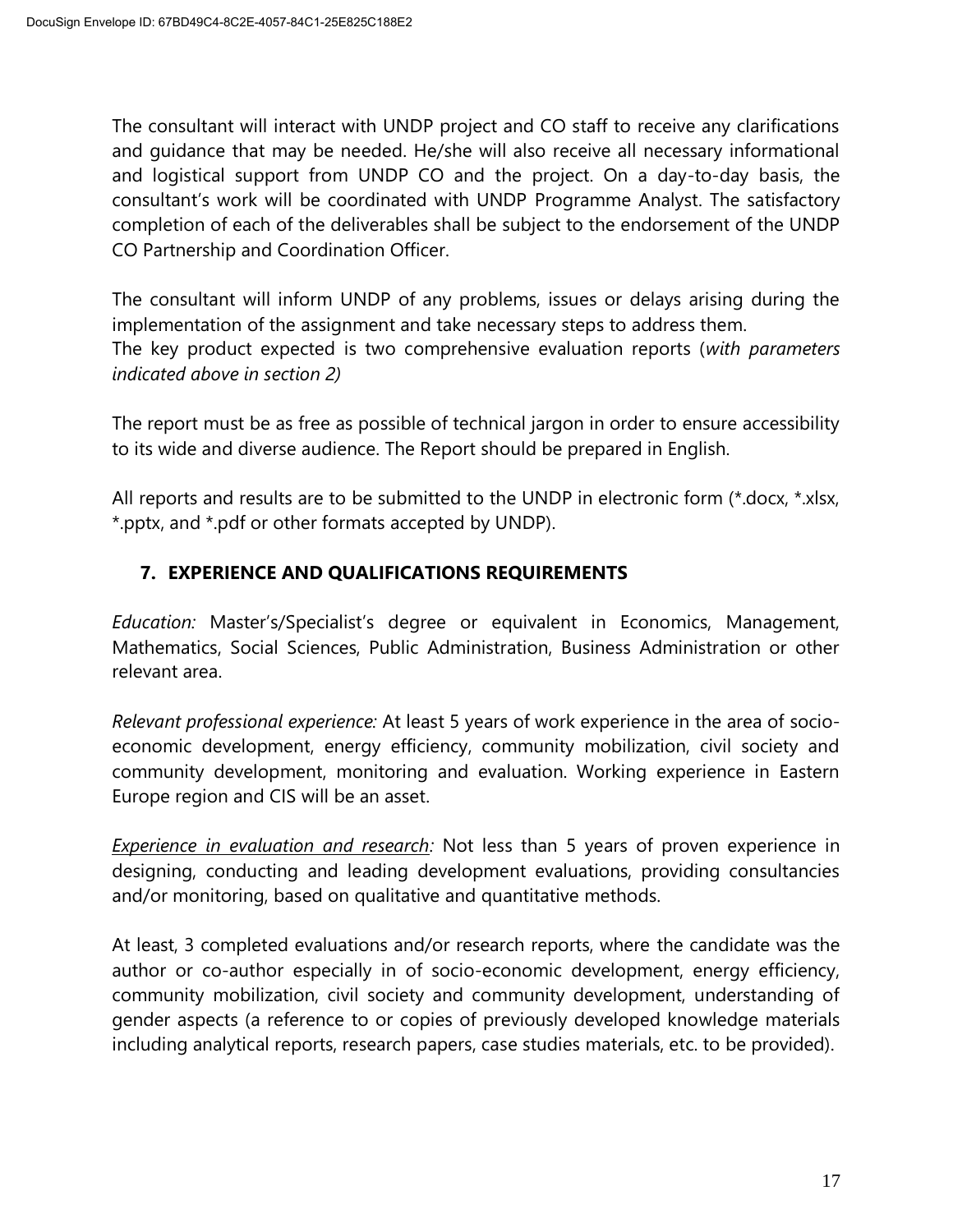Excellent written and oral communication skills with demonstrable experience of analytical reports writing (at least 3 program/project evaluation documents prepared).

Fluency in English. Ukrainian would be an asset.

The evaluator must be independent from any organizations that have been involved in designing, executing or advising any aspect of the intervention that is the subject of the evaluation.

This evaluation will be conducted in accordance with the principles outlined in the UNEG 'Ethical Guidelines for Evaluation'. The consultant must safeguard the rights and confidentiality of information providers, interviewees and stakeholders through measures to ensure compliance with legal and other relevant codes governing collection of data and reporting on data. The consultant must also ensure security of collected information before and after the evaluation and protocols to ensure anonymity and confidentiality of sources of information where that is expected. The information knowledge and data gathered in the evaluation process must also be solely used for the evaluation and not for other uses with the express authorization of UNDP and partners.

| 8. DOCUMENTS TO BE INCLUDED WHEN SUBMITTING THE PROPOSALS |
|-----------------------------------------------------------|
|                                                           |

| Required |                                                                                                                                  |
|----------|----------------------------------------------------------------------------------------------------------------------------------|
|          | Letter of interest/proposal, providing brief methodology on how the work<br>will be conducted and/or approached (up to 2 pages); |
| $\times$ | P11 form, including information about past experience in similar projects /<br>assignments and contact details for referees.     |
|          | Financial proposal                                                                                                               |
|          | Duly accomplished Letter of Confirmation of Interest and Availability using<br>the template provided by UNDP                     |

## **A) FINANCIAL PROPOSAL**

 $\boxtimes$  Lump sum contract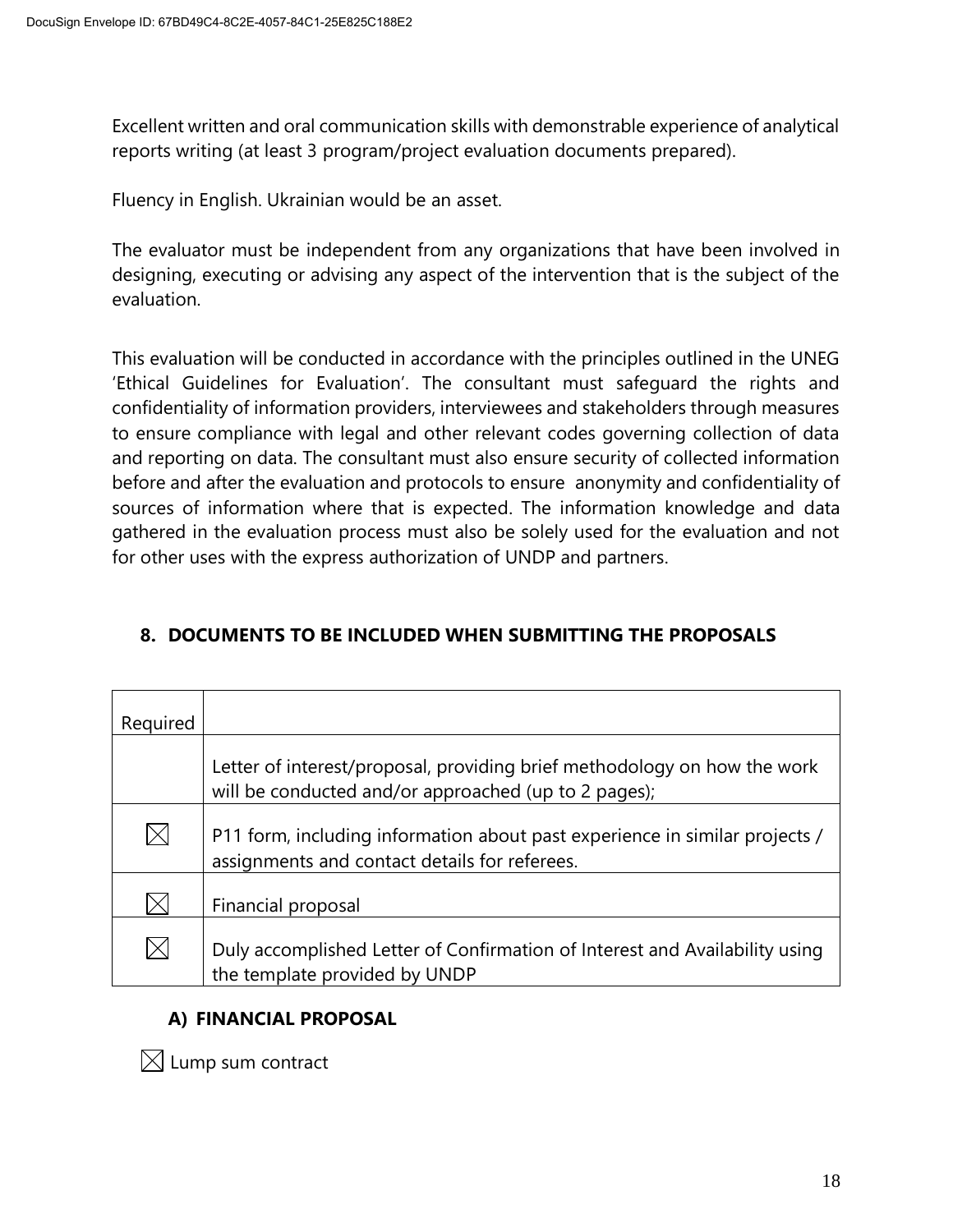The financial proposal shall specify a total lump sum amount, and payment terms around specific and measurable (qualitative and quantitative) deliverables (i.e. whether payments fall in installments or upon completion of the entire contract). Payments are based upon output, i.e. upon delivery of the services specified in the TOR. In order to assist the requesting unit in the comparison of financial proposals, the financial proposal will include a breakdown of this lump sum amount (including travel, per diems, and number of anticipated working days).

## **B) EVALUATION CRITERIA**

#### *Education:*

- Master's/Specialist's degree or equivalent in Economics, Management, Mathematics, Social Sciences, Public Administration, Business Administration or other relevant area – pass/fail;
- *Relevant professional experience:* At least 5 years of work experience in the area of socio-economic development, energy efficiency, community mobilization, civil society and community development, monitoring and evaluation. Working experience in Eastern Europe region and CIS will be an asset – pass/fail;

#### *Experience in evaluation and research:*

- Not less than 5 years of proven experience in designing, conducting and leading development evaluations, providing consultancies and/or monitoring, based on qualitative and quantitative methods – pass/fail;
- At least, 3 completed evaluations and/or research reports, where the candidate was the author or co-author especially in of socio-economic development, energy efficiency, community mobilization, civil society and community development, understanding of gender aspects (a reference to or copies of previously developed knowledge materials including analytical reports, research papers, case studies materials, etc. to be provided) – pass/fail
- Excellent written and oral communication skills with demonstrable experience of analytical reports writing (at least 3 program/project evaluation documents prepared) – pass/fail;
- Fluency in English pass/fail.

## **C) EVALUATION METHOD**

## **Lowest price technically compliant**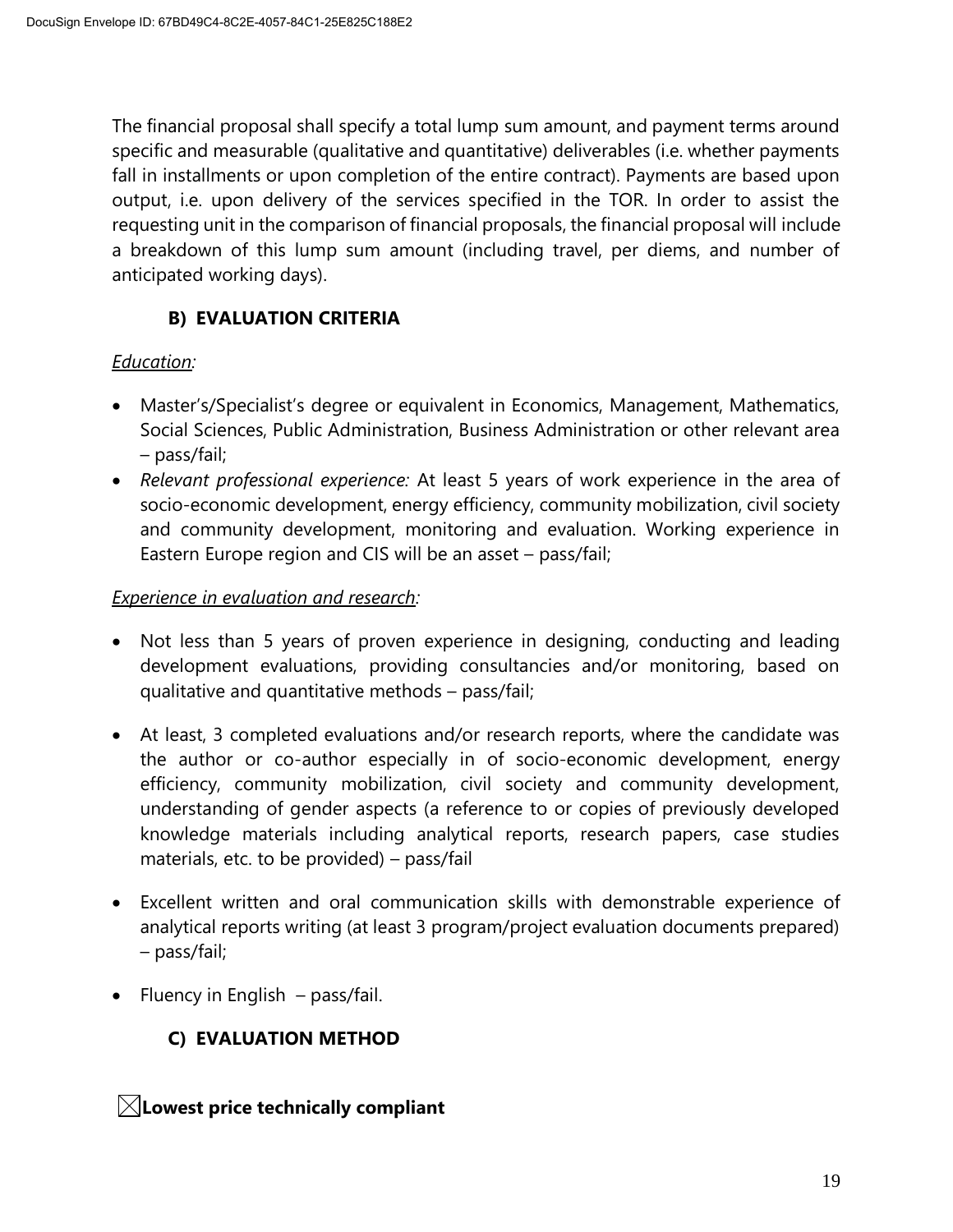Contract award shall be made to the incumbent whose offer has been evaluated and determined as:

a) responsive/compliant/acceptable, and

b) having received the cumulative highest score out of a pre-determined set of weighted technical and financial criteria specific to the solicitation.

\* Technical Criteria weight: 70%

\* Financial Criteria weight: 30%

Only candidates obtaining a minimum 70% from the maximum available technical score (70 points) would be considered for the Financial Evaluation.

The maximum number of points assigned to the financial proposal is allocated to the lowest price proposal and will equal to 30. All other price proposals will be evaluated and assigned points, as per below formula:

30 points [max points available for financial part] x [lowest of all evaluated offered prices among responsive offers] / [evaluated price].

The proposal obtaining the overall cumulatively highest score after adding the score of the technical proposal and the financial proposal will be considered as the most compliant offer and will be awarded a contract.

Prepared by:

Lesia Shyshko, Patnership and Coordination Officer, Team Leder a.i., Strategic Planning, Partnersips and RBM

Lesia Slupsliko

Cleared by: Maryna Anokhina, Procurement Associate

Maryna Anokhina

Approved by: Manal Fouani, Deputy Resident Representative

Manal Fouani